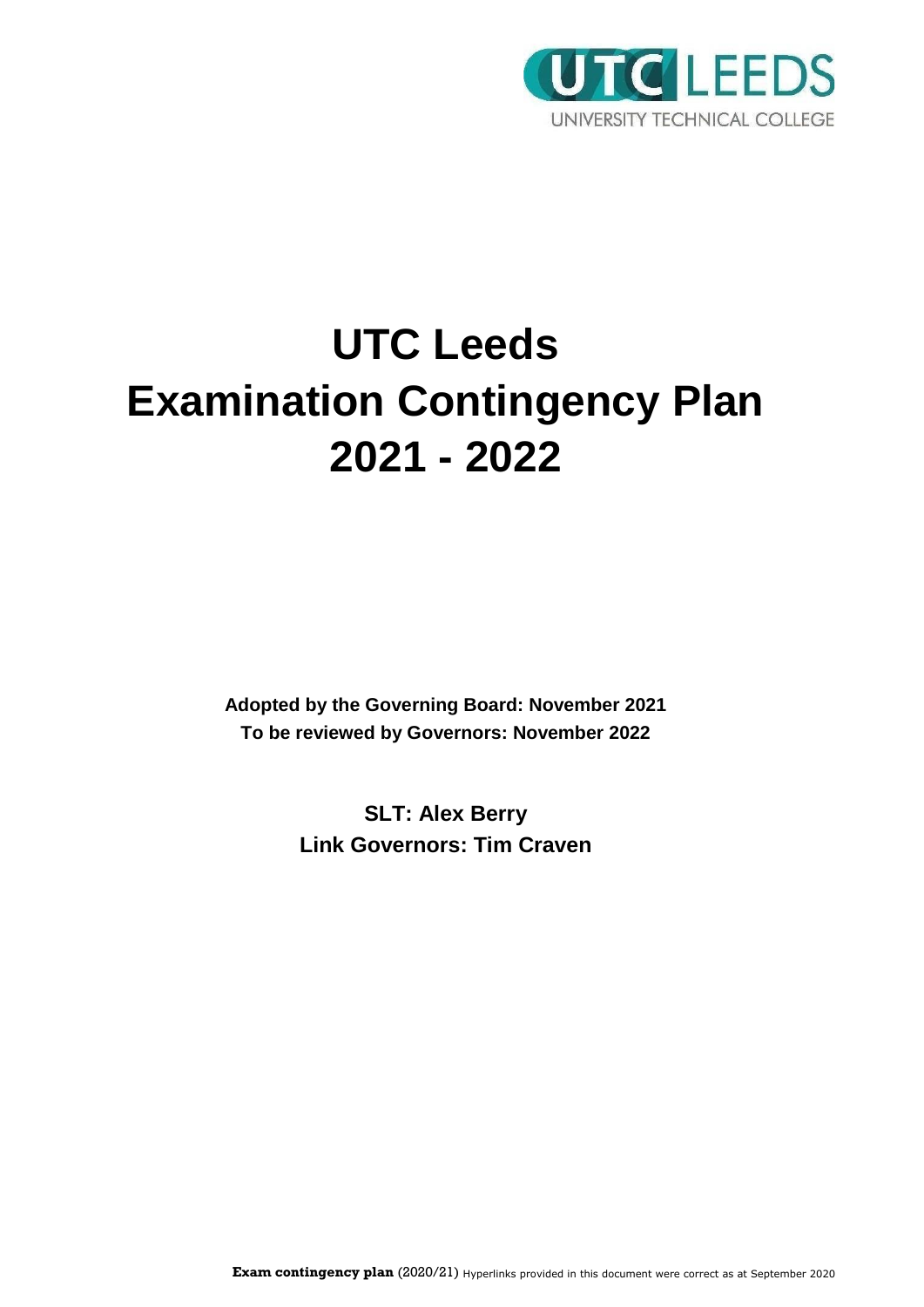# <span id="page-1-0"></span>**Key staff involved in contingency planning**

| Role                                             | Name(s)                   |
|--------------------------------------------------|---------------------------|
| Head of centre                                   | <b>Hannah Wilson</b>      |
| Exams officer<br>line manager<br>(Senior Leader) | <b>Alex Berry</b>         |
| Exams officer                                    | <b>Charlotte Portwood</b> |
| <b>SENCo</b>                                     | <b>Sarah Ellis</b>        |
| Health & Safety Coordinator                      | <b>George Lindley</b>     |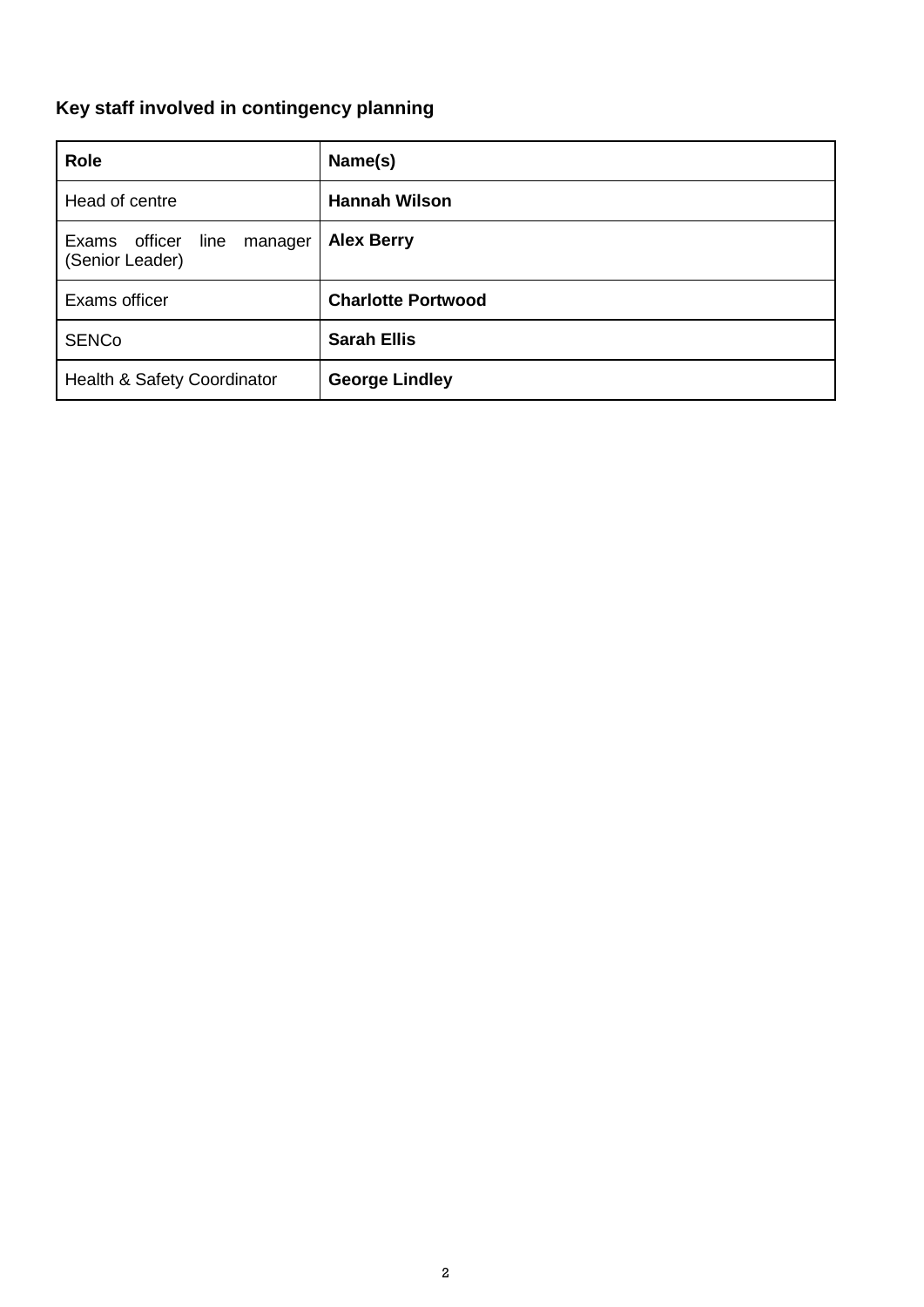# **Contents**

| 1.  | Exam officer extended absence at key points in the exam process (cycle) 4               |  |
|-----|-----------------------------------------------------------------------------------------|--|
| 2.  |                                                                                         |  |
| 3.  |                                                                                         |  |
| 4.  | Invigilators - lack of appropriately trained invigilators or invigilator absence 6      |  |
| 5.  | Exam rooms - lack of appropriate rooms or main venues unavailable at short notice  6    |  |
| 6.  |                                                                                         |  |
| 7.  |                                                                                         |  |
| 8.  | Disruption of teaching time in the weeks before an exam - centre closed for an extended |  |
| 9.  | Candidates unable to take examinations because of a crisis - centre remains open7       |  |
| 10. |                                                                                         |  |
| 11. |                                                                                         |  |
| 12. |                                                                                         |  |
| 13. |                                                                                         |  |
| 14. | Centre unable to distribute results as normal or facilitate post results services  9    |  |
|     |                                                                                         |  |
|     |                                                                                         |  |
|     |                                                                                         |  |
|     | 7. Widespread national disruption to the taking of examinations / assessments 12        |  |
|     |                                                                                         |  |
|     |                                                                                         |  |
|     |                                                                                         |  |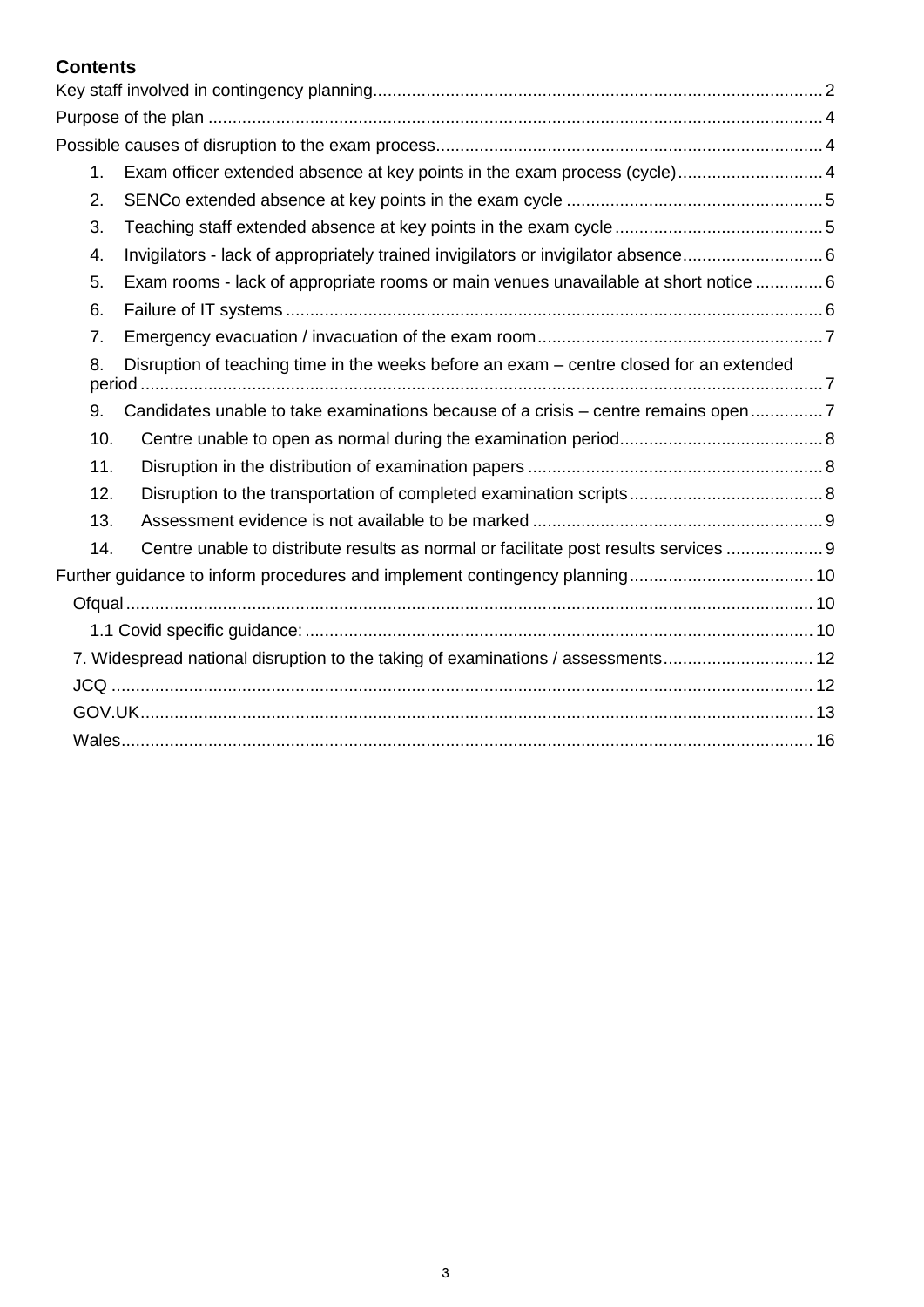# <span id="page-3-0"></span>**Purpose of the plan**

This plan examines potential risks and issues that could cause disruption to the exams process at UTC Leeds. By outlining actions/procedures to be invoked in case of disruption it is intended to mitigate the impact these disruptions have on our exam process.

Alongside internal processes, this plan is informed by the **Ofqual** Exam system contingency plan: England, Wales and Northern Ireland which provides guidance in the publication What schools and colleges and other centres should do if exams or other assessments are seriously disrupted and the **JCQ** Joint Contingency Plan in the event of widespread disruption to the Examination System in England, Wales and Northern Ireland*.*

 This plan also confirms UTC Leeds is compliant with the JCQ regulation (section 5.3, General Regulations for Approved Centres 2020-21) that the centre has in place a written examination contingency plan which covers all aspects of examination administration. This will allow members of the senior leadership team to act immediately in the event of an emergency or staff absence. The examination contingency plan should reinforce procedures in the event of the centre being unavailable for examinations, or on results day, owing to an unforeseen emergency.

# <span id="page-3-1"></span>**Possible causes of disruption to the exam process**

# <span id="page-3-2"></span>**1. Exam officer extended absence at key points in the exam process (cycle)**

#### Criteria for implementation of the plan

*Key tasks required in the management and administration of the exam cycle not undertaken including:*

#### *Planning*

- *annual data collection exercise not undertaken to collate information on qualifications and awarding body specifications being delivered*
- *annual exams plan not produced identifying essential key tasks, key dates and deadlines*
- *sufficient invigilators not recruited*

#### *Entries*

- *awarding bodies not being informed of early/estimated entries which prompts release of early information required by teaching staff*
- *candidates not being entered with awarding bodies for external exams/assessment*
- *awarding body entry deadlines missed or late or other penalty fees being incurred*

#### *Pre-exams*

- *invigilators not trained or updated on changes to instructions for conducting exams*
- *exam timetabling, rooming allocation; and invigilation schedules not prepared*
- *candidates not briefed on exam timetables and awarding body information for candidates*
- *confidential exam/assessment materials and candidates' work not stored under required secure conditions*
- *internal assessment marks and samples of candidates' work not submitted to awarding bodies/external moderators*

#### *Exam time*

- *exams/assessments not taken under the conditions prescribed by awarding bodies*
- *required reports/requests not submitted to awarding bodies during exam/assessment periods, for example very late arrival, suspected malpractice, special consideration*
- *candidates' scripts not dispatched as required for marking to awarding bodies*

*Results and post-results*

*access to examination results affecting the distribution of results to candidates*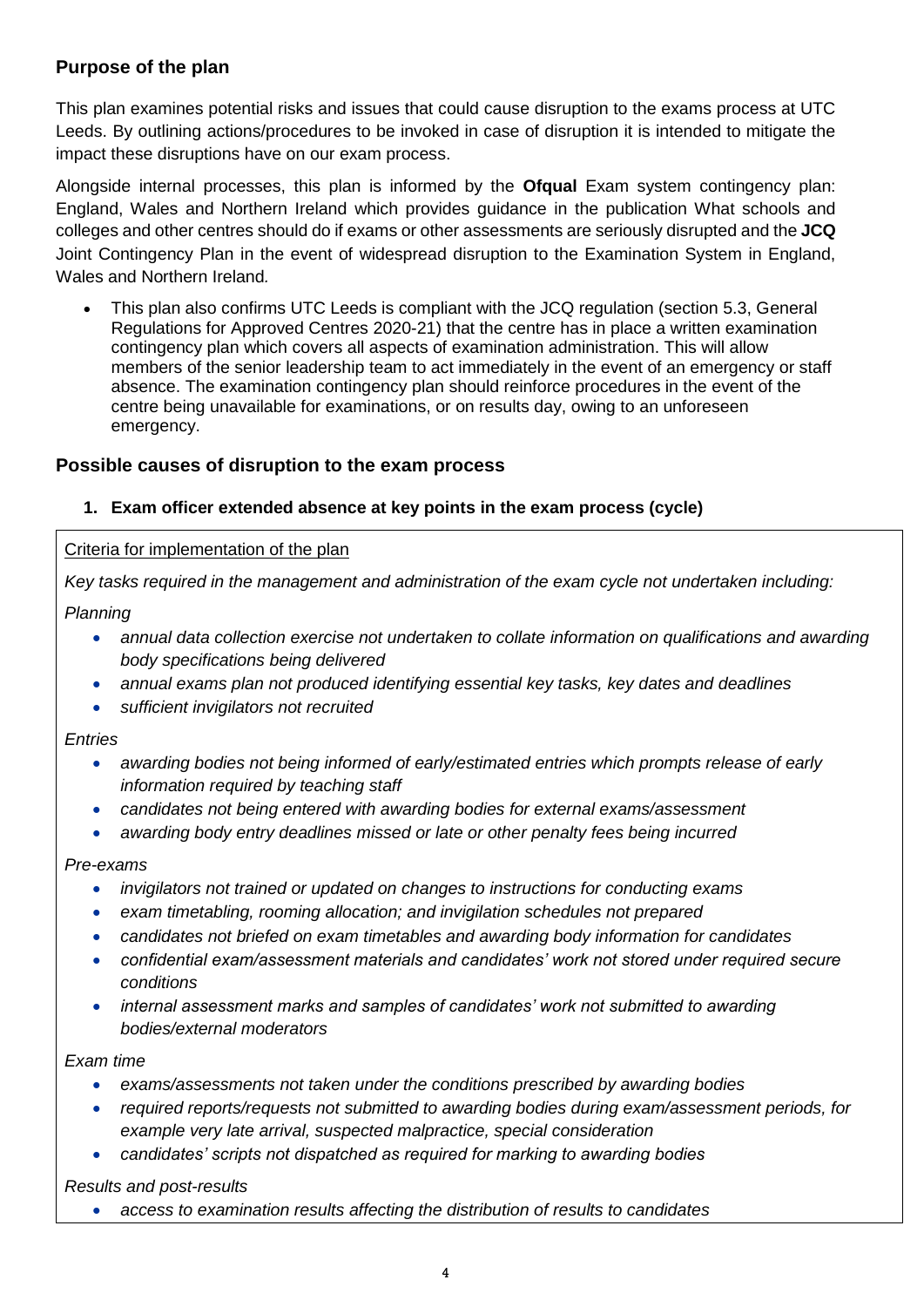*the facilitation of the post-results services*

Centre actions to mitigate the impact of the disruption

- In a period of unplanned absence the Assistant Principal for Exams would take responsibility for carrying out the duties of the Exams Officer.
- In a period of planned extended absence, UTC Leeds would endeavour to recruit a suitably qualified individual to fulfil the role of Exams Officer.
- All members of the invigilating team regularly receive training and colleagues involved in the administration of key processes are trained on how to carry out processes and who to contact in extremis.

# <span id="page-4-0"></span>**2. SENCo extended absence at key points in the exam cycle**

# Criteria for implementation of the plan

*Key tasks required in the management and administration of the access arrangements process within the exam cycle not undertaken including:*

*Planning*

- *candidates not tested/assessed to identify potential access arrangement requirements*
- centre fails to recognise its duties towards disabled candidates as defined under the terms of the *Equality Act 2010*
- *evidence of need and evidence to support normal way of working not collated*

# *Pre-exams*

- *approval for access arrangements not applied for to the awarding body*
- *centre-delegated arrangements not put in place*
- *modified paper requirements not identified in a timely manner to enable ordering to meet external deadline*
- *staff (facilitators) providing support to access arrangement candidates not allocated and trained*

*Exam time*

*access arrangement candidate support not arranged for exam rooms*

# Centre actions to mitigate the impact of the disruption

• In the event of the extended absence of the SENCo, appropriate back-filling of responsibilities would be decided upon by the Head of Centre.

# <span id="page-4-1"></span>**3. Teaching staff extended absence at key points in the exam cycle**

# Criteria for implementation of the plan

*Key tasks not undertaken including:*

*Early/estimated entry information not provided to the exams officer on time; resulting in pre-release information not being received*

*Final entry information not provided to the exams officer on time; resulting in candidates not being entered for exams/assessments or being entered late/late or other penalty fees being charged by awarding bodies*

*Non-examination assessment tasks not set/issued/taken by candidates as scheduled*

*Candidates not being informed of centre assessed marks before marks are submitted to the awarding body and therefore not being able to consider appealing internal assessment decisions and requesting a review of the centre's marking*

*Internal assessment marks and candidates' work not provided to meet awarding body submission deadlines*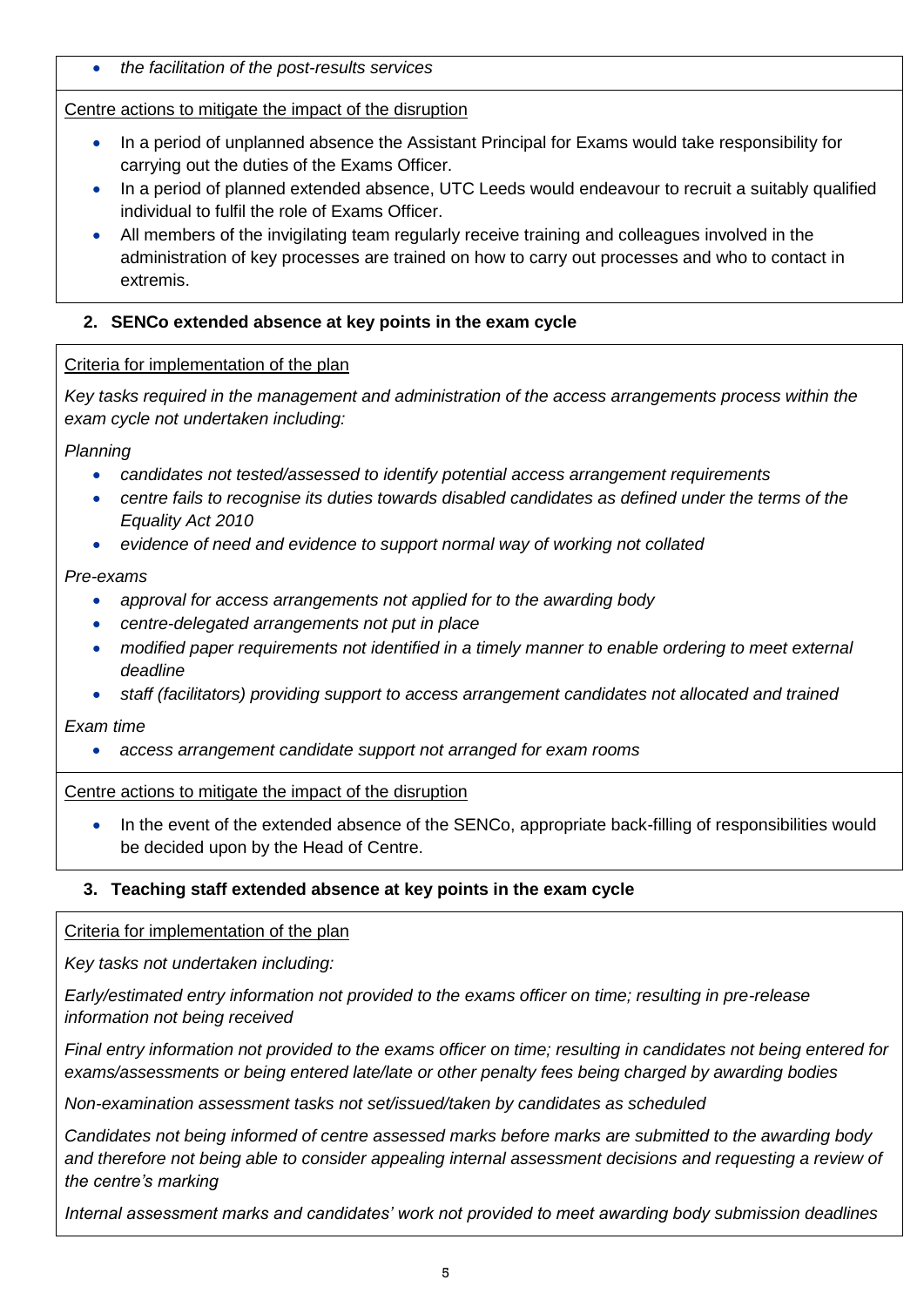Centre actions to mitigate the impact of the disruption

- In the event of a period of extended absence of a member of the teaching staff, the Head of Department for the curriculum area would arrange teaching cover from within the staff team and/or the wider staffing establishment at the College.
- New staff providing cover would be briefed as part of their induction process on arrangements for assessment and examinations. Their practice in terms of assessments would be monitored by the Head of Department.

# <span id="page-5-0"></span>**4. Invigilators - lack of appropriately trained invigilators or invigilator absence**

Criteria for implementation of the plan

*Failure to recruit and train sufficient invigilators to conduct exams*

*Invigilator shortage on peak exam days*

*Invigilator absence on the day of an exam*

Centre actions to mitigate the impact of the disruption

- New invigilators undergo training by the Exams Officer and the Designated Safeguarding Lead. They are permitted to work independently once they, and the Exams Officer are happy that they are competent and confident in processes and procedures. Annual training sessions are held in October for all invigilators in order to refresh their knowledge and communicate JCQ regulation changes and update local information. The College retains a pool of approximately 5 invigilators. When invigilators resign/retire from the pool, recruitment procedures are begun.
- Within the wider College staff, colleagues are required to assist during main exam sessions (mainly GCSE English and Mathematics) and are trained by the Exams Officer with regard to their responsibilities and duties. Minor absence issues (such as an invigilator calling in sick) are covered by a member of the Exams team or attempts are made to contact another invigilator from the pool.

# <span id="page-5-1"></span>**5. Exam rooms - lack of appropriate rooms or main venues unavailable at short notice**

Criteria for implementation of the plan

*Exams officer unable to identify sufficient/appropriate rooms during exams timetable planning*

*Insufficient rooms available on peak exam days*

*Main exam venues unavailable due to an unexpected incident at exam time*

Centre actions to mitigate the impact of the disruption

- The majority of exams are accommodated in the Lecture theatre and S01 and standard size classrooms and the exam team works closely in order to utilise rooms effectively.
- If the college was unavailable due to building damage, exams office staff (with the assistance of other members of the Admin team) would seek approval from the relevant awarding organisation and arrange for the exam to be held in an available building locally i.e. a hotel meeting room or local sports centre, if approved.

#### <span id="page-5-2"></span>**6. Failure of IT systems**

Criteria for implementation of the plan

*MIS system failure at final entry deadline*

*MIS system failure during exams preparation*

*MIS system failure at results release time*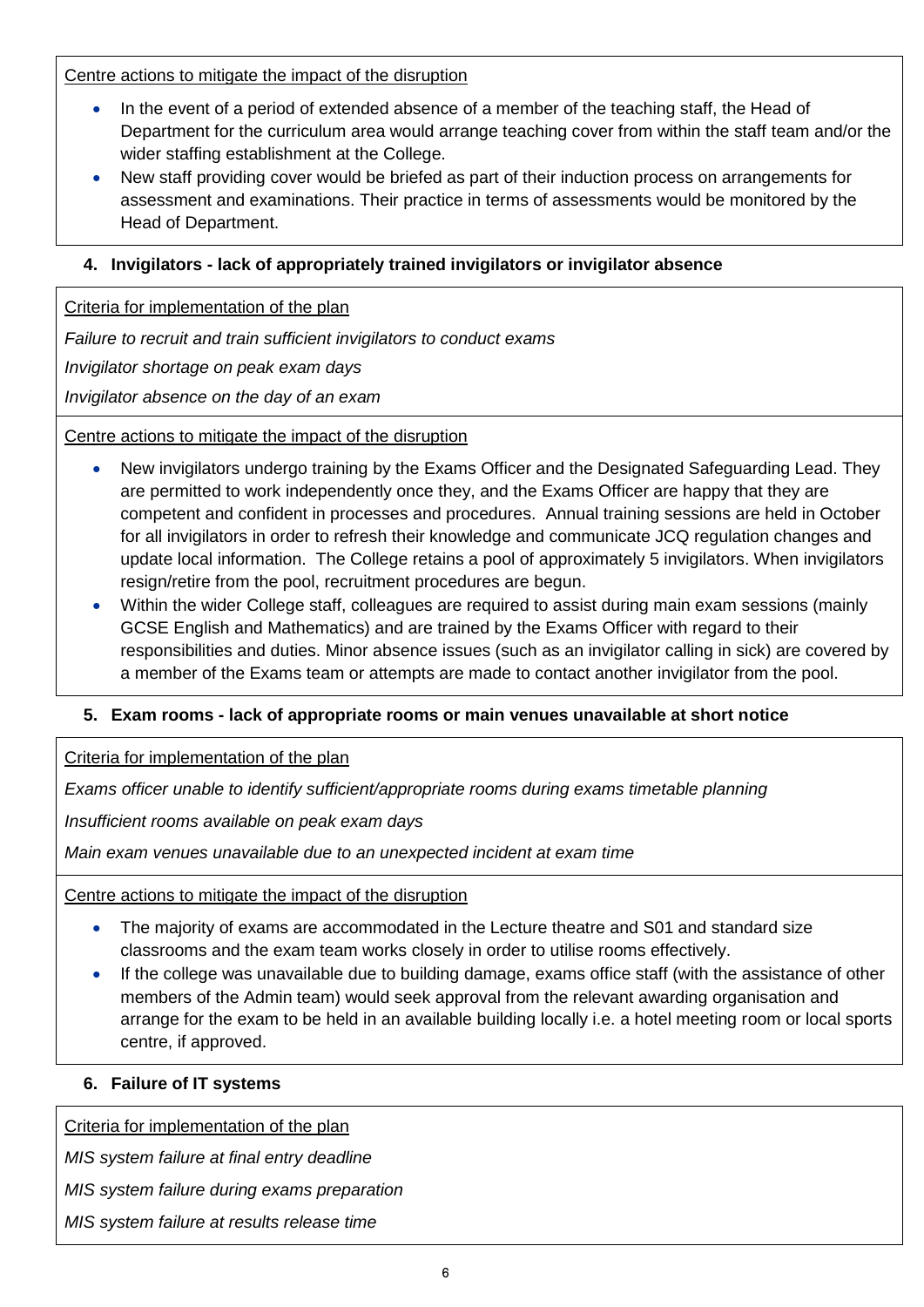Centre actions to mitigate the impact of the disruption

- The college endeavours to minimise any IT disruption via resilient design and preventative maintenance. In the event of an issue this would be dealt with the IT support team who test and update the systems on a regular basis. Where such failure impacted on scheduled exams, steps would be taken to resolve the problem as quickly as possible. Remote support is also provided by the IT support company to this end.
- If during an active exam (such as a computer-based Computer Science exam) Candidates would be kept under supervision by invigilators until the exam was able to commence or be formally cancelled and the awarding organisation informed.

# <span id="page-6-0"></span>**7. Emergency evacuation / invacuation of the exam room**

#### Criteria for implementation of the plan

*Whole centre evacuation / invacuation during exam time due to serious incident resulting in exam candidates being unable to start, proceed with or complete their exams*

#### Centre actions to mitigate the impact of the disruption

- Where a short-term disruption occurs during an examination, Exams staff (including invigilators) will follow the action plan set out in the Emergency Evacuation / Invacuation Policy documents (available on the shared drive or from the Exams office).
- Where candidates are allowed to restart the exam, time will be allowed to settle candidates before recommencing the remaining time allowed.
- Where candidates cannot restart the exam, for whatever reason, the candidates will remain under supervision for the duration of the exam time set and the Exams Officer will contact the relevant awarding body to confirm further action. This may include withdrawing the candidates from the examination and re-entering them for a later series or applying for special consideration depending on the situation.
- In either case, the Exams Officer will contact the relevant awarding body for advice and to report the disruption.

# <span id="page-6-1"></span>**8. Disruption of teaching time in the weeks before an exam – centre closed for an extended period**

Criteria for implementation of the plan

*Centre closed or candidates are unable to attend for an extended period during normal teaching or study supported time, interrupting the provision of normal teaching and learning*

Centre actions to mitigate the impact of the disruption

- Where there is disruption to teaching time and students miss teaching and learning, it remains the responsibility of centres to prepare students, as usual, for examinations.
- In the case of modular courses, UTC Leeds may advise candidates to sit examinations in an alternative series.
- UTC Leeds has plans in place to facilitate alternative methods of learning, such as via online learning portals and home visits. UTC Leeds can provide the technology required to access these, where necessary.

# <span id="page-6-2"></span>**9. Candidates at risk of being unable to take examinations– centre remains open**

Criteria for implementation of the plan

*Candidates are at risk of being unable to attend the examination centre to take examinations as normal*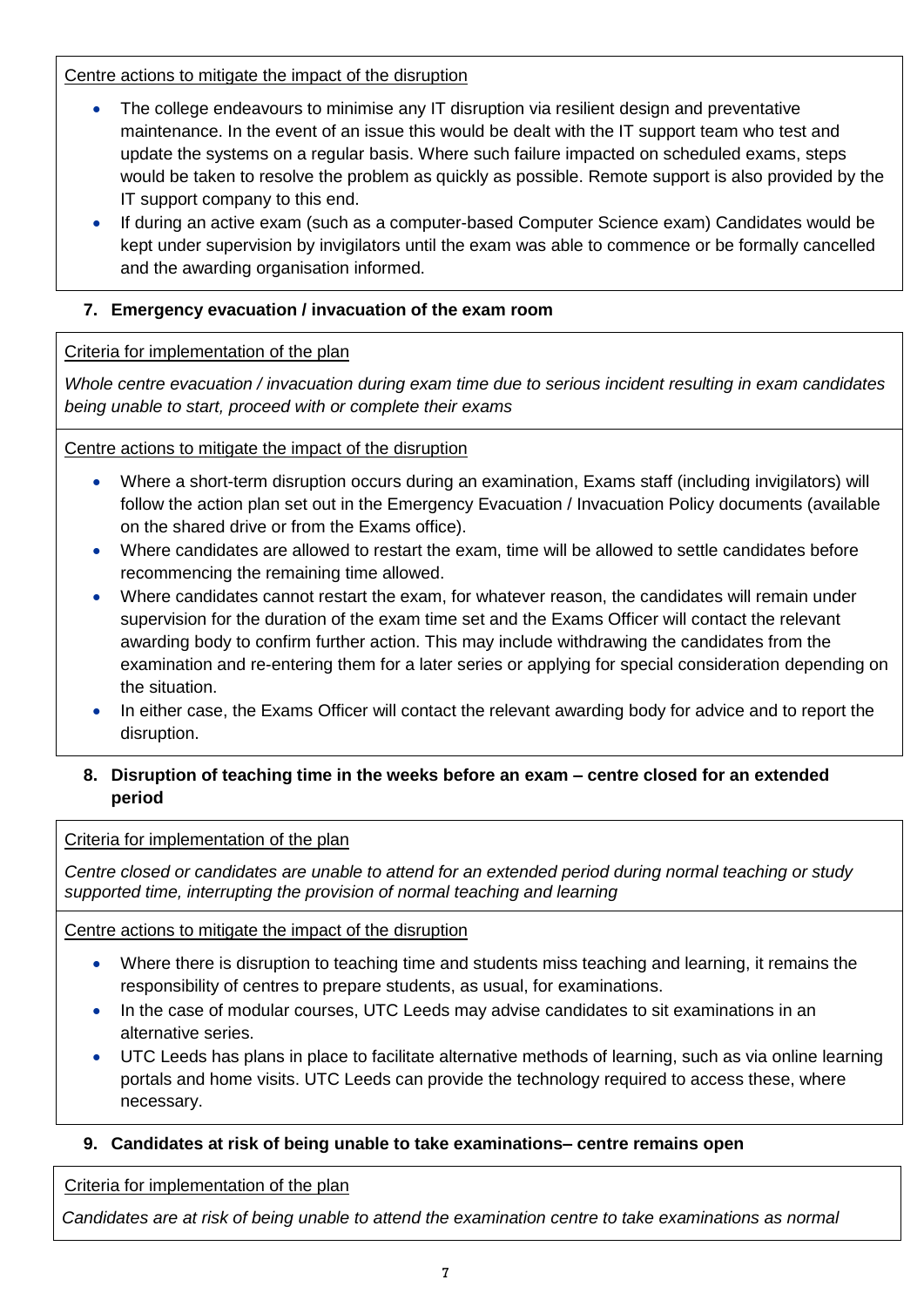Centre actions to mitigate the impact of the disruption

- Response is dependent on the type of issue.
- The procedure for absence is outlined in the examinations policy. A hardcopy is given to all candidates in April of each academic year and is available on the college's website. If a candidate is able to sit the exam but cannot attend the Centre due to a crisis, appropriate communication with the relevant Awarding Bodies would be undertaken by the Exams Officer and alternative options would be explored (home, hospital, alternative Centre etc.).
- Appropriate use of Special Consideration policies would be applied should the candidate/candidates be unable to attend due to unforeseen circumstances and where alternative arrangements could not be made or are not agreed by the Awarding Body.

# <span id="page-7-0"></span>10. **Centre at risk of being unable to open as normal during the examination period**  (including in the event of the centre being unavailable for examinations owing to an unforeseen emergency)

Criteria for implementation of the plan

*Centre at risk of being unable to open as normal for scheduled examinations* 

Centre actions to mitigate the impact of the disruption

- In the event of the Centre not being able to open as normal, appropriate communication with the relevant Awarding Bodies would be undertaken by the Exams Officer and alternative options would be explored such as moving exams to an external location (such as leisure centres, hotels, local schools, etc. and appropriate transport arrangements would be made). All arrangements would be agreed with the Awarding Body before being put in place.
- In such instances, details would be communicated to candidates via the school's website, email and text facilities. Staff involved in exams (including invigilators) would be contacted by email, telephone and text.

# <span id="page-7-1"></span>**11. Disruption in the distribution of examination papers**

Criteria for implementation of the plan

*Disruption to the distribution of examination papers to the centre in advance of examinations*

Centre actions to mitigate the impact of the disruption

- Awarding organisations may provide centres with electronic access to examination papers via a secure external network.
- The Exams Officer, in contact with the awarding organisation, would ensure that copies are received, produced under secure conditions (reprographics room) and stored under secure conditions (Exams Secure Room). Awarding organisations would provide guidance on the conduct of examinations in such circumstances.
- As a last resort, and in close collaboration with centres and regulators, awarding organisations to consider scheduling of the examination on an alternative date.

# <span id="page-7-2"></span>**12. Disruption to the transportation of completed examination scripts**

Criteria for implementation of the plan

*Delay in normal collection arrangements for completed examination scripts/assessment evidence*

Centre actions to mitigate the impact of the disruption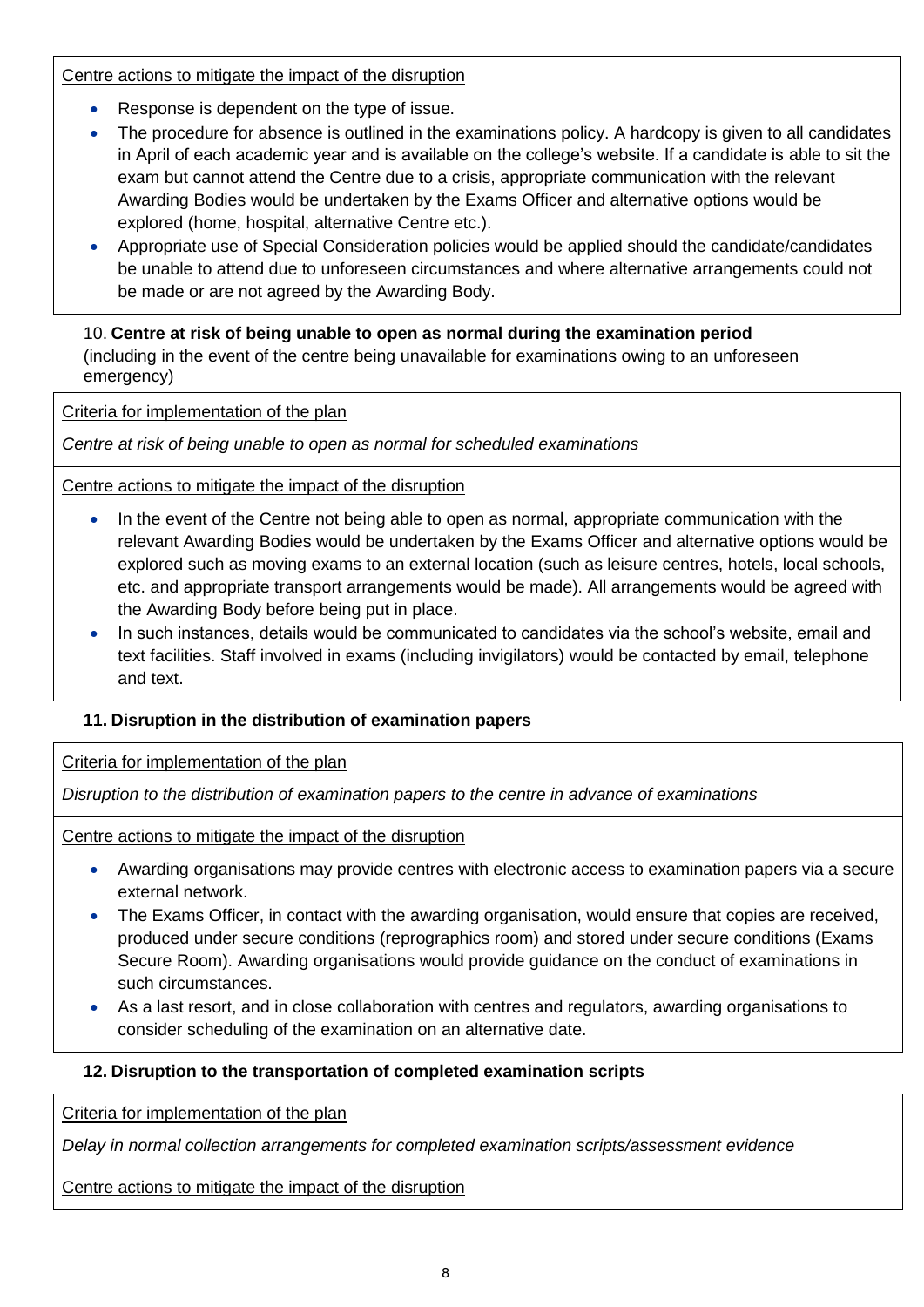- All scripts are returned using the designated dispatch methods prescribed by the Awarding Body concerned. Where this becomes unavailable or inappropriate, the Awarding Body will be contacted to discuss suitable alternatives.
- Where examinations are part of the national 'yellow label' service or where awarding bodies arrange collections, UTC Leeds will contact the relevant awarding bodies for advice and instructions and should not make their own arrangements for transportation unless told to do so by the awarding body.
- For any examinations where centres make their own arrangements for transportation, UTC Leeds will investigate alternative options that comply with the requirements detailed in the JCQ publication *Instructions for Conducting Examinations*.
- UTC Leeds will ensure secure storage of completed examination scripts until collection.

# <span id="page-8-0"></span>**13. Assessment evidence is not available to be marked**

Criteria for implementation of the plan

*Large scale damage to or destruction of completed examination scripts/assessment evidence before it can be marked*

*Completed examination scripts/assessment evidence does not reach awarding organisations* 

Centre actions to mitigate the impact of the disruption

- In the event of large scale damage or destruction of completed examination scripts/assessment evidence before it can be marked, the Exam Officer would notify the Awarding Body immediately for advice and further instructions. Student marks would be submitted based on appropriate evidence and candidates would be given the opportunity to retake in a subsequent series.
- Awarding organisations will generate candidate marks for affected assessments based on other appropriate evidence of candidate achievement as defined by the awarding organisations
- Where marks cannot be generated by awarding organisations candidates may need to retake affected assessment in a subsequent assessment series.

# <span id="page-8-1"></span>14. **Centre unable to distribute results as normal or facilitate post results services**

(including in the event of the centre being unavailable on results day owing to an unforeseen emergency)

Criteria for implementation of the plan

*Centre is unable to access or manage the distribution of results to candidates, or to facilitate post-results services*

# Centre actions to mitigate the impact of the disruption

- Response is dependent on the type of issue.
- If the college building is unfit for results distribution for whatever reason, UTC Leeds will make arrangements to access its results at an alternative site, in agreement with the relevant awarding organisation. UTC Leeds will make arrangements to coordinate access to post-results services from an alternative site (sharing facilities with other centres if this is possible, in agreement with the relevant awarding organisation.) UTC Leeds will contact the relevant awarding organisation if electronic post results requests are not possible
- Where the Centre is open to staff but students may not/cannot attend in person (such as in the case of a national lockdown), students may request their results by email to [exams@utcleeds.co.uk](mailto:exams@utcleeds.co.uk) and a personalised results email will be sent by response. In this case, members of Senior Leadership / Subject Leads and the Exams Officer will be available to the students by phone/video call and email in order to facilitate post-results services. UTC Leeds considers an email request for post results services to be a formal written request and as such will be actioned.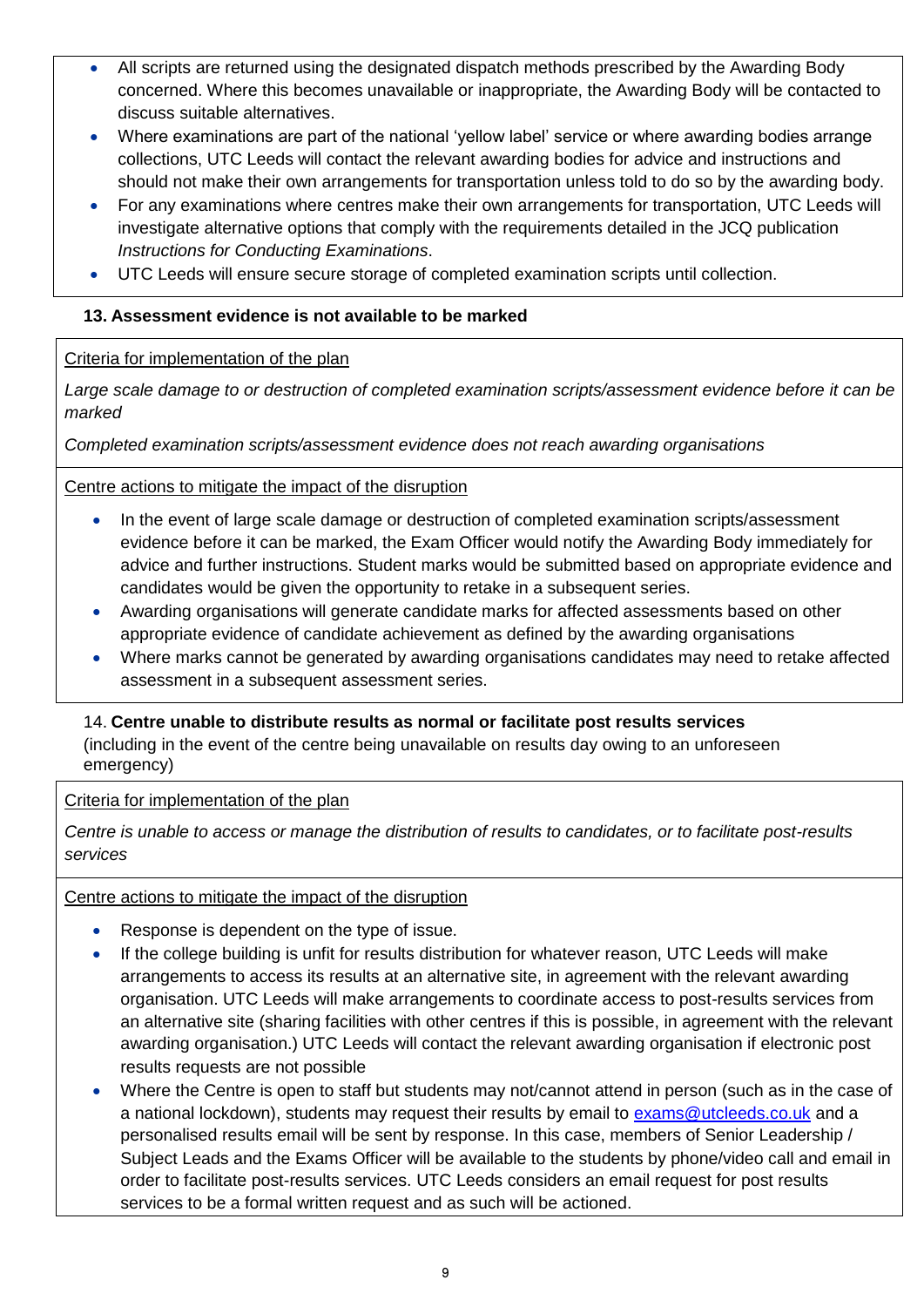# <span id="page-9-0"></span>**Further guidance to inform procedures and implement contingency planning**

#### <span id="page-9-1"></span>**Ofqual**

**What schools and colleges and other centres should do if exams or other assessments are seriously disrupted**

#### **1. Contingency planning**

You should prepare for possible disruption to exams and other assessments and make sure staff are aware of these plans.

When drafting contingency plans, you should consider the following guidance:

#### <span id="page-9-2"></span>**1.1 Covid specific guidance:**

- actions [for schools during the coronavirus outbreak](https://www.gov.uk/government/publications/actions-for-schools-during-the-coronavirus-outbreak) from the Department for Education in **England**
- actions [for FE colleges and providers during the coronavirus outbreak](https://www.gov.uk/government/publications/coronavirus-covid-19-maintaining-further-education-provision) from the Department for Education in England
- [responsibility for exams](https://www.gov.uk/government/publications/responsibility-for-autumn-gcse-as-and-a-level-exam-series) from the Department for Education in England
- [vocational, technical and other general qualifications in 2022](https://www.gov.uk/government/collections/vocational-technical-and-other-general-qualifications-in-2022) from Ofqual (regulator)
- [GCSE, AS and A level qualifications in 2022](https://www.gov.uk/government/collections/gcse-as-and-a-level-qualifications-in-2022) from Ofqual (regulator)
- [education and childcare: coronavirus](https://gov.wales/education-coronavirus) from Welsh Government
- [Qualifications Wales homepage](https://www.qualificationswales.org/english/) from Qualifications Wales (regulator)
- [coronavirus \(COVID-19\): guidance for school and educational settings in Northern](https://www.education-ni.gov.uk/publications/coronavirus-covid-19-guidance-school-and-educational-settings-northern-ireland)  [Ireland](https://www.education-ni.gov.uk/publications/coronavirus-covid-19-guidance-school-and-educational-settings-northern-ireland) from Department of Education in Northern Ireland
- [coronavirus \(COVID-19\) \(information from CCEA\)](https://ccea.org.uk/regulation/coronavirus) information on vocational, technical and general qualifications from CCEA Regulation

#### **1.2 General contingency guidance**

- **EXECTED FROM THE PERITH THE PERITHM FROM THE PERITHM FROM THE PROPERTY CONCERT**
- [school organisation: local-authority-maintained schools](https://www.gov.uk/government/publications/school-organisation-maintained-schools) from the Department for Education in **England**
- [exceptional closure days](https://www.education-ni.gov.uk/articles/exceptional-closure-days) from the Department of Education in Northern Ireland
- checklist [exceptional closure of schools](https://www.education-ni.gov.uk/publications/checklist-exceptional-closure-schools) from the Department of Education in Northern Ireland
- [School closures](https://gov.wales/opening-schools-extremely-bad-weather-guidance-schools) from NI Direct
- [school terms and school closures](https://www.nidirect.gov.uk/articles/school-terms-and-school-closures) from NI Direct
- [opening schools in extremely bad weather](https://gov.wales/opening-schools-extremely-bad-weather-guidance-schools) guidance for schools from the Welsh Government
- [Procedures for handling bomb threats](https://www.gov.uk/government/publications/bomb-threats-guidance) from the National Counter Terrorism Security Office
- [bomb threats](https://www.gov.uk/government/publications/crowded-places-guidance/bomb-threats) procedures for handling bomb threats from the National Counter Terrorism Security Office

# **2. Disruption to assessments or exams**

In the absence of any instruction from the relevant awarding organisation, you should make sure that any exam or timetabled assessment takes place if it is possible to hold it. This may mean relocating to alternative premises.

You should discuss alternative arrangements with your awarding organisation if:

- the exam or assessment cannot take place
- a student misses an exam or loses their assessment due to an emergency, or other event, outside of the student's control

See also:

 JCQ Joint [Contingency](https://www.jcq.org.uk/exams-office/other-documents/jcq-joint-contingency-plan/) Plan for the Examination System in England, Wales and Northern **[Ireland](https://www.jcq.org.uk/exams-office/other-documents/jcq-joint-contingency-plan/)**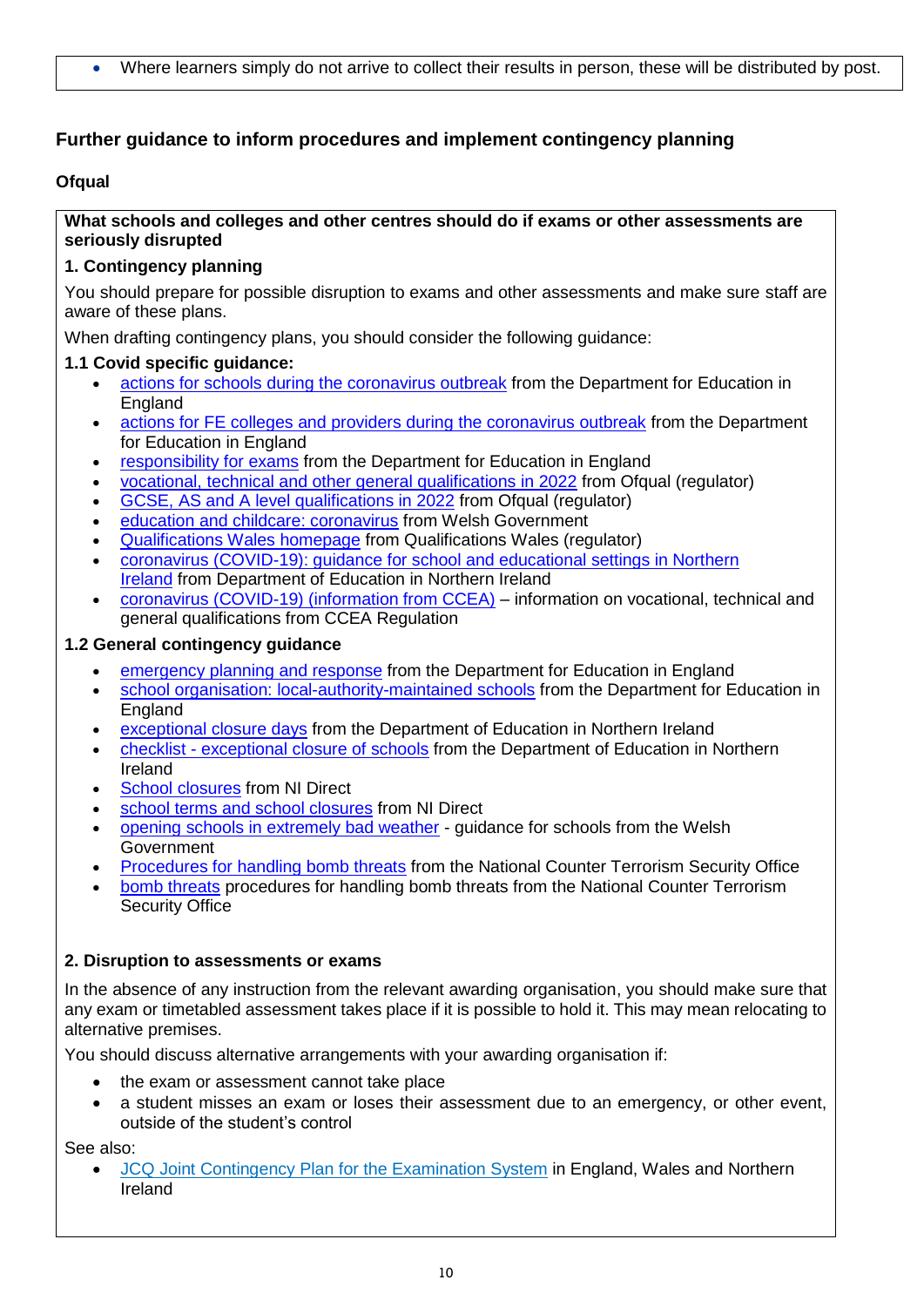# **3. Steps you should take**

# **3.1 Exam planning**

Review contingency plans well in advance of each exam or assessment series. Consider how, if the contingency plan is invoked, you will comply with the awarding organisation's requirements.

# **3.2 In the event of disruption**

- 1. Contact the relevant awarding organisation and follow its instructions.
- 2. Take advice, or follow instructions, from relevant local or national agencies in deciding whether your centre is able to open.
- 3. Identify whether the exam or timetabled assessment can be sat at an alternative venue, in agreement with the relevant awarding organisation, ensuring the secure transportation of questions papers or assessment materials to the alternative venue.
- 4. Where accommodation is limited, prioritise students whose progression will be severely delayed if they do not take their exam or timetabled assessment when planned.
- 5. In the event of an evacuation during an examination please refer to JCQ's Centre [emergency](https://www.jcq.org.uk/exams-office/ice---instructions-for-conducting-examinations/centre-emergency-evacuation-procedure) [evacuation](https://www.jcq.org.uk/exams-office/ice---instructions-for-conducting-examinations/centre-emergency-evacuation-procedure) procedure.
- 6. Communicate with parents, carers and students any changes to the exam or assessment timetable or to the venue.
- 7. Communicate with any external assessors or relevant third parties regarding any changes to the exam or assessment timetable.

#### **3.3 After the exam**

- 1. Consider whether any students' ability to take the assessment or demonstrate their level of attainment has been materially affected and, if so, apply for special consideration.
- 2. Advise students, where appropriate, of the opportunities to take their exam or assessment at a later date.
- 3. Ensure that scripts are stored under secure conditions.
- 4. Return scripts to awarding organisations in line with their instructions. Never make alternative arrangements for the transportation of completed exam scripts, unless told to do so by the awarding organisation.

# **4. Steps the awarding organisation should take**

# **4.1 Exam planning**

- 1. Establish and maintain, and at all times comply with, an up-to-date, written contingency plan.
- 2. Ensure that the arrangements in place with centres and other third parties enable them to deliver and award qualifications in accordance with their conditions of recognition.

#### **4.2 In the event of disruption**

- Take all reasonable steps to mitigate any adverse effect, in relation to their qualifications, arising from any disruption.
- Provide effective guidance to any of their centres delivering qualifications.
- Ensure that where an assessment must be completed under specified conditions, students complete the assessment under those conditions (other than where any reasonable adjustments or special considerations require alternative conditions).
- Promptly notify the relevant regulators about any event which could have an adverse effect on students, standards or public confidence.
- Coordinate its communications with the relevant regulators where the disruption has an impact on multiple centres or a wide range of learners.

#### **4.3 After the exam**

Consider any requests for special consideration for affected students. For example, those who may have lost their internally assessed work or whose performance in assessments or exams could have been affected by the disruption.

#### **5. If any students miss an exam or are disadvantaged by the disruption**

If some of the students have been adversely affected by the disruption, you should ask the awarding organisation about applying for special consideration.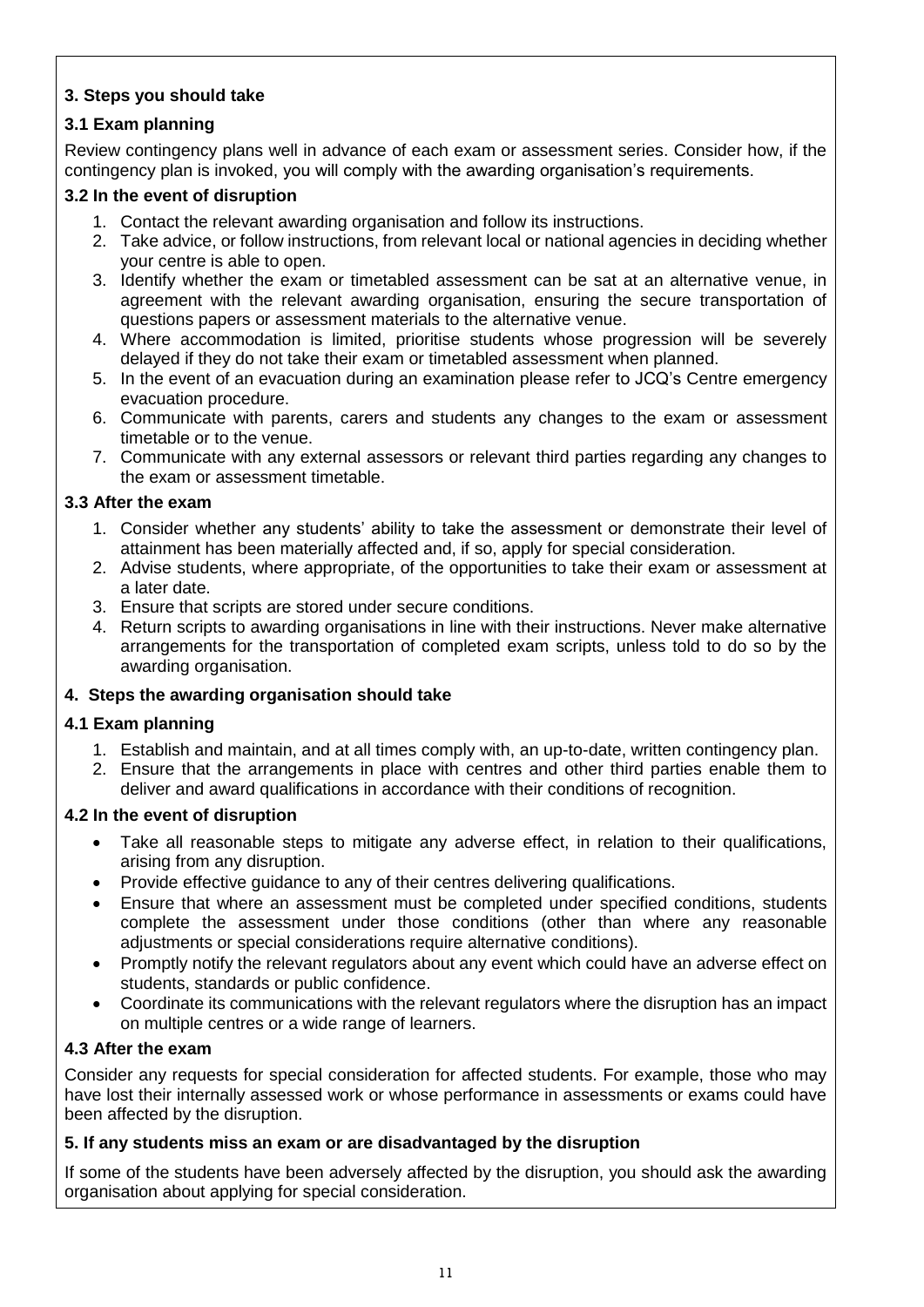Decisions about special consideration, when it is or is not appropriate, is for each awarding organisation to make. Their decisions might be different for different qualifications and for different subjects.

See also:

JCQ's guidance on special [considerations](https://www.jcq.org.uk/exams-office/access-arrangements-and-special-consideration/regulations-and-guidance)

#### **6. Wider communications**

The regulators, [Ofqual](https://www.gov.uk/ofqual) in England, [Qualifications](http://qualificationswales.org/) Wales in Wales and [CCEA](http://ccea.org.uk/) Regulation in Northern Ireland, will share timely and accurate information, as required, with awarding organisations, government departments and other stakeholders.

The [Department](https://www.gov.uk/government/organisations/department-for-education) for Education in England, the [Department](https://www.education-ni.gov.uk/) of Education in Northern Ireland and the Welsh [Government](http://gov.wales/topics/educationandskills/?lang=en) will inform the relevant government ministers as soon as it becomes apparent that there will be significant local or national disruption; and ensure that they are kept updated until the matter is resolved.

Awarding organisations will alert the [Universities](https://www.ucas.com/) and Colleges Admissions Service (UCAS) and the Central [Applications](http://www.cao.ie/) Office (CAO) about any impact of the disruption on their deadlines and liaise regarding student progression to further and higher education.

Awarding organisations will alert relevant professional bodies or employer groups if the impact of disruption particularly affects them.

#### <span id="page-11-0"></span>**7. Widespread national disruption to the taking of examinations or assessments**

The governments' view across England, Wales and Northern Ireland is education should continue in 2021 to 2022 with schools remaining open and that examinations and assessments will go ahead in both autumn 2021 and summer 2022.

As education is devolved, in the event of any widespread sustained national disruption to examinations or assessments, national government departments will communicate with regulators, awarding organisations and centres prior to a public announcement. Regulators will provide advice to government departments on implications for exam timetables.

We will update this page as necessary, with any further relevant links, should national disruption occur.

(Ofqual guidance extract above taken directly from the Exam system contingency plan: England, Wales and Northern Ireland - What schools and colleges and other centres should do if exams or other assessments are seriously disrupted (updated 01 October 2020) [https://www.gov.uk/government/publications/exam-system-contingency-plan-england-wales-and](https://www.gov.uk/government/publications/exam-system-contingency-plan-england-wales-and-northern-ireland/what-schools-and-colleges-should-do-if-exams-or-other-assessments-are-seriously-disrupted)[northern-ireland/what-schools-and-colleges-should-do-if-exams-or-other-assessments-are-seriously](https://www.gov.uk/government/publications/exam-system-contingency-plan-england-wales-and-northern-ireland/what-schools-and-colleges-should-do-if-exams-or-other-assessments-are-seriously-disrupted)[disrupted\)](https://www.gov.uk/government/publications/exam-system-contingency-plan-england-wales-and-northern-ireland/what-schools-and-colleges-should-do-if-exams-or-other-assessments-are-seriously-disrupted)

# <span id="page-11-1"></span>**JCQ**

15.1 The qualification regulators, awarding bodies and government departments responsible for education have prepared and agreed information for schools and colleges in the event of examinations being seriously disrupted. This jointly agreed information will ensure consistency of response in the event of major disruption to the examinations system affecting significant numbers of candidates.

Further information may be found at: [https://www.gov.uk/government/publications/exam-system-contingency](https://www.gov.uk/government/publications/exam-system-contingency-plan-england-wales-and-northern-ireland/what-schools-and-colleges-should-do-if-exams-or-other-assessments-are-seriously-disrupted)[plan-england-wales-and-northern-ireland/what-schools-and-colleges-should-do-if-exams-or-other](https://www.gov.uk/government/publications/exam-system-contingency-plan-england-wales-and-northern-ireland/what-schools-and-colleges-should-do-if-exams-or-other-assessments-are-seriously-disrupted)[assessments-are-seriously-disrupted](https://www.gov.uk/government/publications/exam-system-contingency-plan-england-wales-and-northern-ireland/what-schools-and-colleges-should-do-if-exams-or-other-assessments-are-seriously-disrupted)

15.2 In addition, awarding bodies have their own well-established contingency plans in place to respond to disruptions. It is important that exams officers who are facing disruption liaise directly with the relevant awarding body/bodies.

15.3 Centres should prepare plans for any disruption to examinations as part of their general emergency planning. It is important to ensure that relevant centre staff are familiar with the plan. Consideration should be given as to how these arrangements will be communicated to candidates, parents and staff should disruption to examinations occur.

15.4 In the event that the head of centre decides the centre cannot be opened for scheduled examinations, the relevant awarding body must be informed as soon as possible. Awarding bodies will be able to offer advice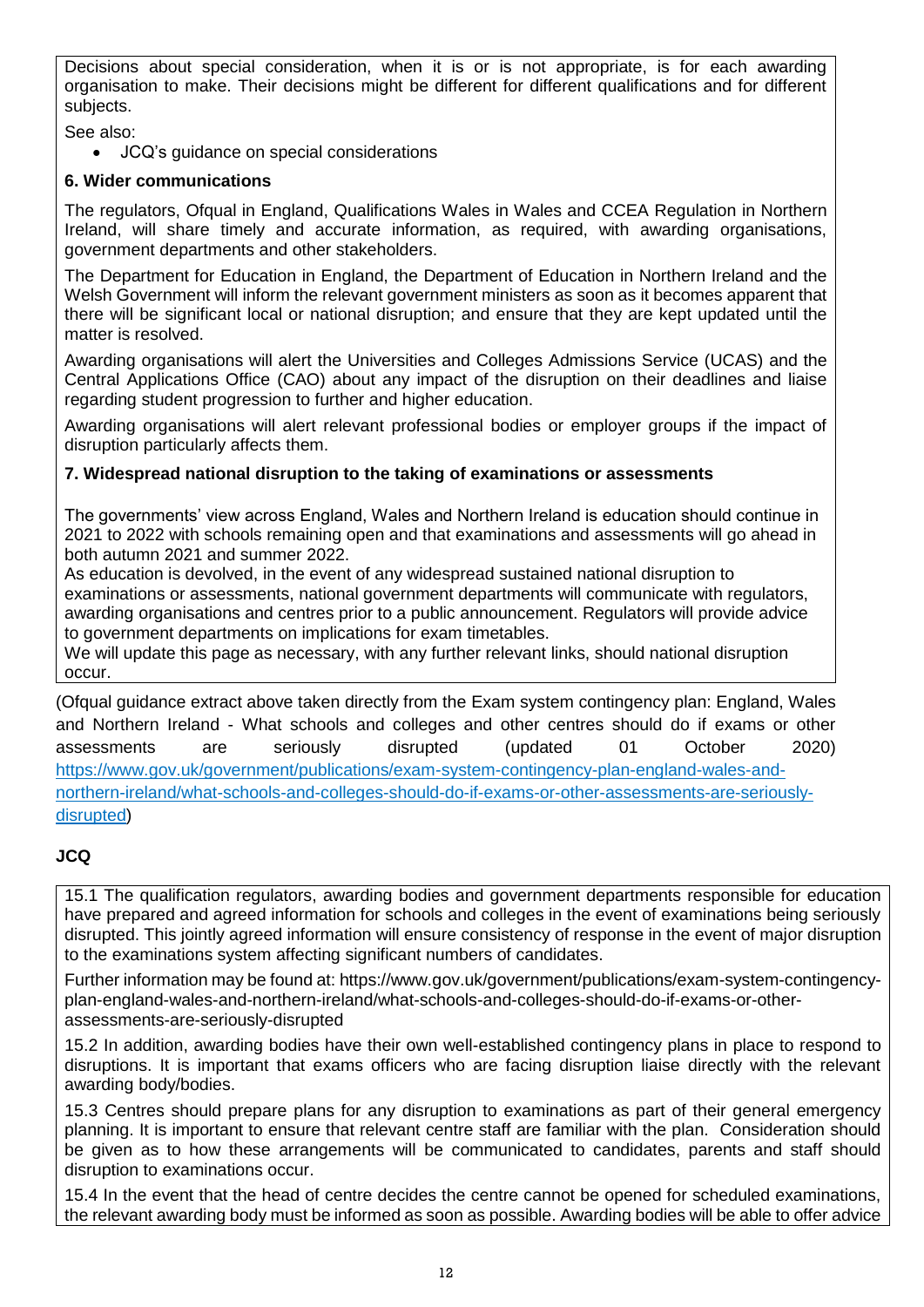regarding the alternative arrangements for conducting examinations that may be available and the options for candidates who have not been able to take scheduled examinations.

15.5 The awarding bodies will designate a 'contingency day' for examinations, summer 2022. This is consistent with the qualification regulators' document *Exam system contingency plan: England, Wales and Northern Ireland*: [https://www.gov.uk/government/publications/exam-system-contingency-plan-england](https://www.gov.uk/government/publications/exam-system-contingency-plan-england-wales-and-northern-ireland)[wales-and-northern-ireland](https://www.gov.uk/government/publications/exam-system-contingency-plan-england-wales-and-northern-ireland)

The designation of a 'contingency day' within the common examination timetable is in the event of national or significant local disruption to examinations. It is part of the awarding bodies' standard contingency planning for examinations.

In the event of national disruption to a day of examinations in summer 2022, the awarding bodies will liaise with the qualification regulators and government departments to agree the most appropriate option for managing the impact. As a last resort the affected examinations will be rescheduled. Although every effort would be taken to keep the impact to a minimum, it is possible that there could be more than one timetable date affected following the disruption, up to and including the contingency day. Centres will be alerted if it is agreed to reschedule the examinations and the affected candidates will be expected to make themselves available in such circumstances. The decision regarding the rescheduling of examinations will always rest with the awarding body. The centre must conduct the examination on the scheduled date unless instructed to do otherwise by the awarding body.

Where candidates choose not to be available for the rescheduled examination(s) for reasons other than those traditionally covered by special consideration, they will not be eligible for enhanced grading arrangements. Centres must therefore ensure candidates and parents are aware of this contingency arrangement so that they may take it into account when making their plans for the summer. However, the awarding bodies will not insist upon candidates being available throughout the entire timetable period as a matter of course.

(JCQ guidance above taken directly from Instructions for Conducting Examinations 2021-2022 [http://www.jcq.org.uk/exams-office/ice---instructions-for-conducting-examinations,](http://www.jcq.org.uk/exams-office/ice---instructions-for-conducting-examinations) section 15, Contingency planning)

JCQ Joint Contingency Plan [www.jcq.org.uk/exams-office/other-documents](http://www.jcq.org.uk/exams-office/other-documents) General Regulations for Approved Centres [www.jcq.org.uk/exams-office/general-regulations](http://www.jcq.org.uk/exams-office/general-regulations)

<span id="page-12-0"></span>This Notice is based on guidance provided within the JCQ Joint Contingency Plan, which is available from the JCQ website: [www.jcq.org.uk/exams-office/other-documents/jcq-joint-contingency-plan](http://www.jcq.org.uk/exams-office/other-documents/jcq-joint-contingency-plan)

In the event of widespread disruption to the examination system, all centres must have contingency plans in place. There are three main categories of disruption, which are outlined below.

Candidates at risk of being unable to take examinations – centres remain open

Centres' contingency plans should focus on options that enable candidates to take their examinations. As part of these preparations, centres should take into account the guidance provided in the JCQ publication Instructions for conducting examinations: http://www.jcq.org.uk/exams-office/ice-- instructions-for- conducting-examinations

• consider moving the starting times of the examination for all candidates (see section 6.2 of the JCQ publication Instructions for conducting examinations)

being aware of the rules for very late arrivals (see section 21 of the JCQ publication Instructions for conducting examinations).

Wherever possible, it is always in the best interest for candidates to sit the examination. However, if candidates who are unable to sit the examination meet the criteria, special consideration through absence for acceptable reasons is an option (see Chapter 4 of the JCQ publication A guide to the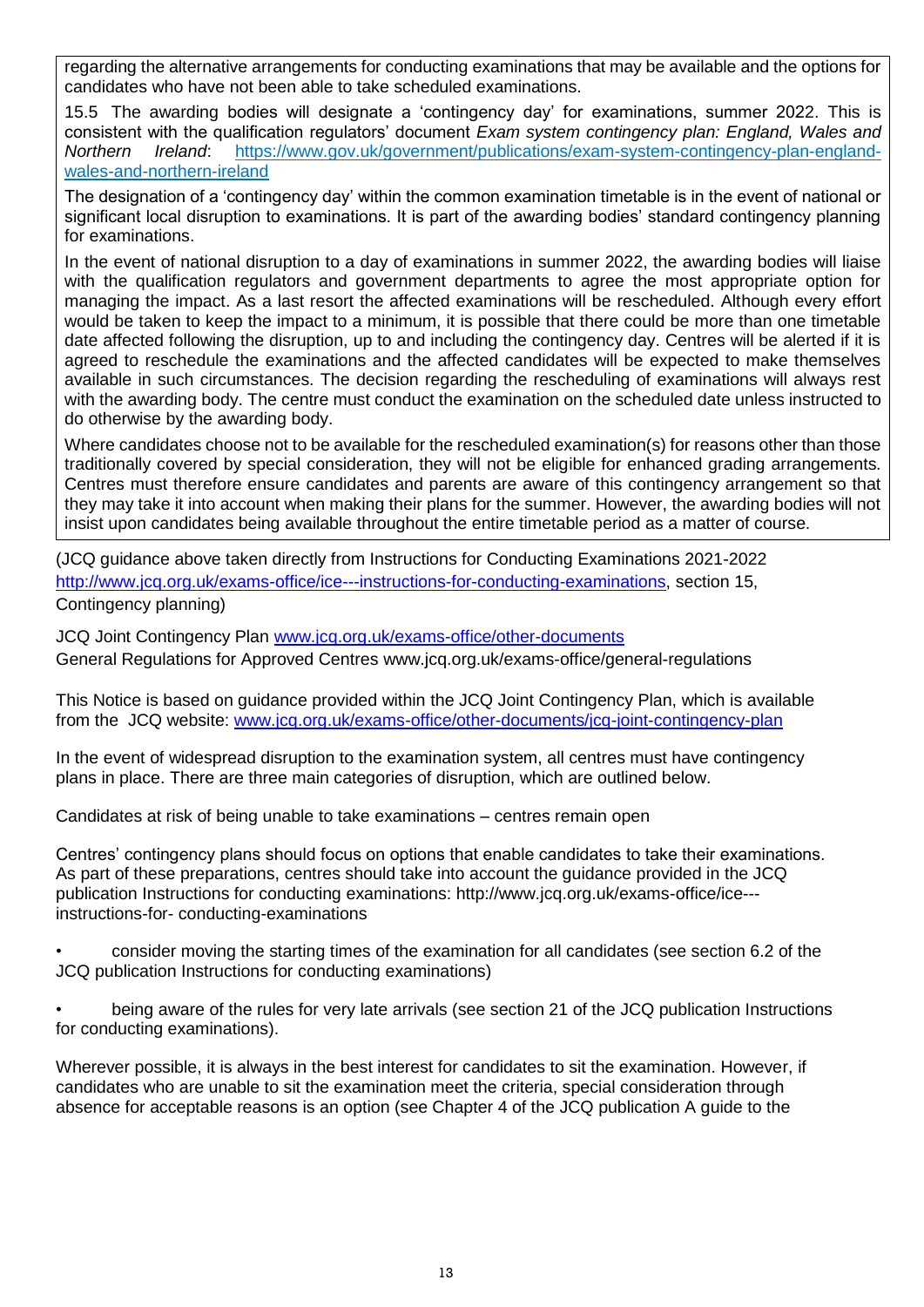special consideration process: https://www.jcq.org.uk/exams-office/access-arrangements-and-specialconsideration/regulations-and-guidance

Please do not hesitate to call the relevant awarding body if you require additional support or guidance in the event of disruption to examinations.

Centres at risk of being unable to open as normal during the examination period

As above, centres' contingency plans must focus on enabling candidates to take their examinations if the centre is at risk of being unable to open as normal.

The responsibility for deciding whether it is safe for a centre to open lies with the head of centre who is responsible for taking advice or following instructions from relevant local or national agencies.

Information on what centres should do if examinations or other assessments are seriously disrupted can be found in the three country regulators' exam system contingency plan:

www.gov.uk/government/publications/exam-system-contingency-plan-england-wales-and-northern ireland/what-schools-and-colleges-should-do-if-exams-or-other-assessments-are-seriously-disrupted

Special consideration through absence for acceptable reasons is also available as an option if all other avenues have been exhausted and candidates meet the relevant criteria.

Please do not hesitate to call the relevant awarding body if you require additional support or guidance in the event of disruption to your examinations.

Disruption to transporting completed examination scripts

If there is a delay in normal collection arrangements for completed examination scripts:

• where examinations are part of the national 'yellow label' service or where awarding bodies arrange collections, centres should contact the relevant awarding bodies for advice and instructions.

• for examinations where centres make their own collection arrangements, they should investigate alternative options that comply with the JCQ publication Instructions for conducting examinations

• completed scripts must be stored securely until they are collected.

Summary of centre and awarding body responsibilities

Examination centres are responsible for:

• preparing plans for any disruption to examinations as part of centres' general emergency planning • deciding whether the centre can open for examinations as scheduled and informing relevant awarding bodies if the centre is unable to open

• exploring the opportunities for alternative arrangements if the centre cannot open for examinations and agreeing such arrangements with the awarding bodies

• judging whether candidates meet the requirements for special consideration because of any disruption and submitting these requests to the relevant awarding bodies

• assessing their circumstances and liaising with awarding bodies in the event of disruption to the transportation of papers.

Awarding bodies are responsible for:

• ensuring centres receive examination materials for scheduled examinations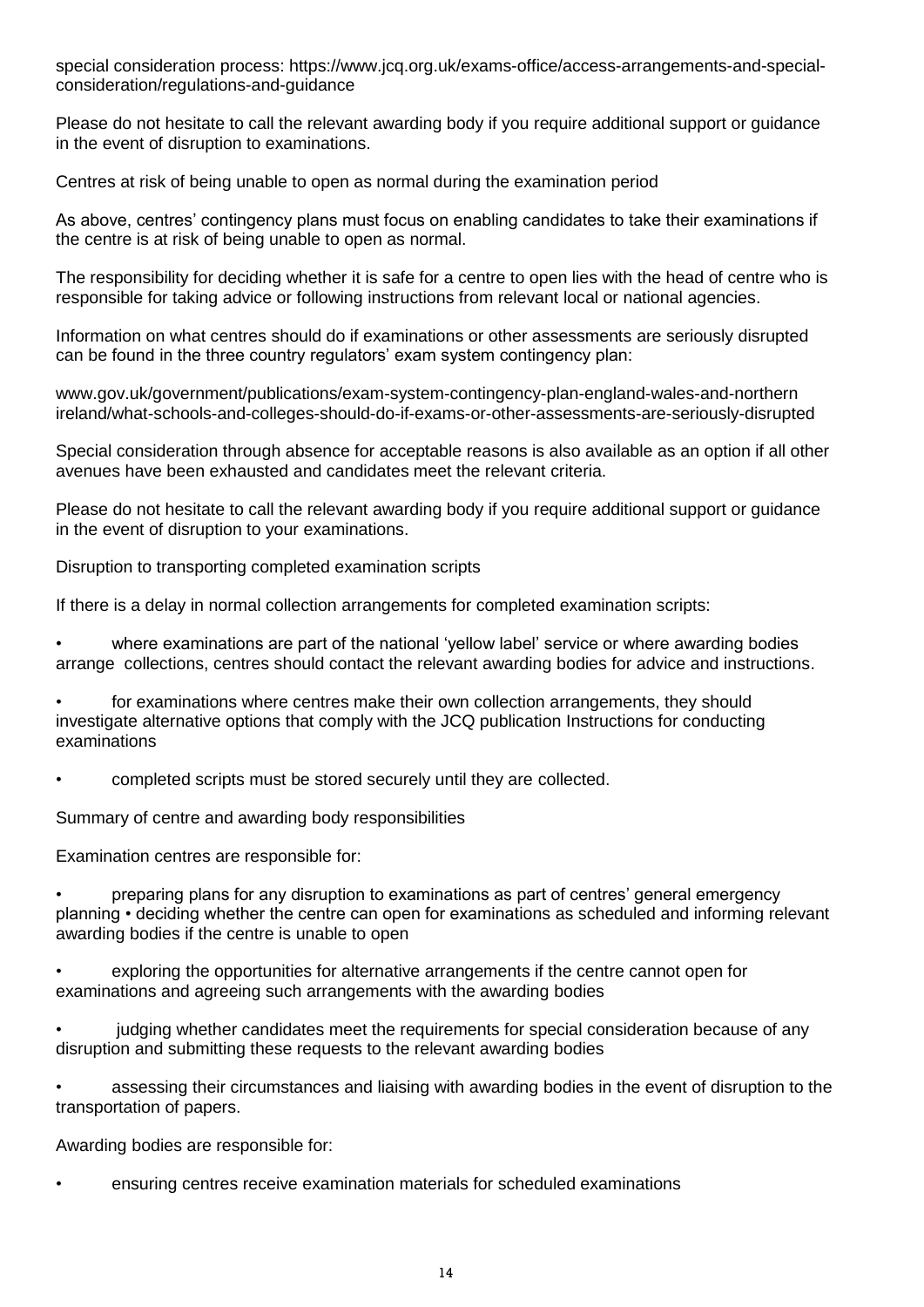• advising centres on possible alternative examination arrangements and declining/approving proposals for alternative examination arrangements

• evaluating and declining/approving requests for special consideration.

Contacting the awarding bodies

In all cases, if there are any concerns, please contact the relevant awarding body for advice:

AQA

0800 197 7162

eos@aqa.org.uk

#### **CCEA**

028 9026 1212, 028 9026 1293, 028 9026 1425

centresupport@ccea.org.uk

**OCR** 

01223 553998

support@ocr.org.uk

Pearson

0344 463 2535

WJEC

02920 265 077

exams@wjec.co.uk

(JCQ guidance above taken directly from the notice - Preparing for disruption to examinations effective from 11 October 2021 [www.jcq.org.uk/preparing-for-disruption-to-examinations/\)](http://www.jcq.org.uk/preparing-for-disruption-to-examinations/)

General Regulations for Approved Centres [www.jcq.org.uk/exams-office/general-regulations](http://www.jcq.org.uk/exams-office/general-regulations)

Guidance notes on alternative site arrangements [www.jcq.org.uk/exams-office/online-forms](http://www.jcq.org.uk/exams-office/online-forms)

Guidance notes for transferred candidates [www.jcq.org.uk/exams-office/online-forms](http://www.jcq.org.uk/exams-office/online-forms)

Instructions for Conducting Examinations [www.jcq.org.uk/exams-office/ice---instructions-for](http://www.jcq.org.uk/exams-office/ice---instructions-for-conducting-examinations)[conducting-examinations](http://www.jcq.org.uk/exams-office/ice---instructions-for-conducting-examinations)

A guide to the special consideration process [www.jcq.org.uk/exams-office/access-arrangements-and](http://www.jcq.org.uk/exams-office/access-arrangements-and-special-consideration/regulations-and-guidance)[special-consideration/regulations-and-guidance](http://www.jcq.org.uk/exams-office/access-arrangements-and-special-consideration/regulations-and-guidance)